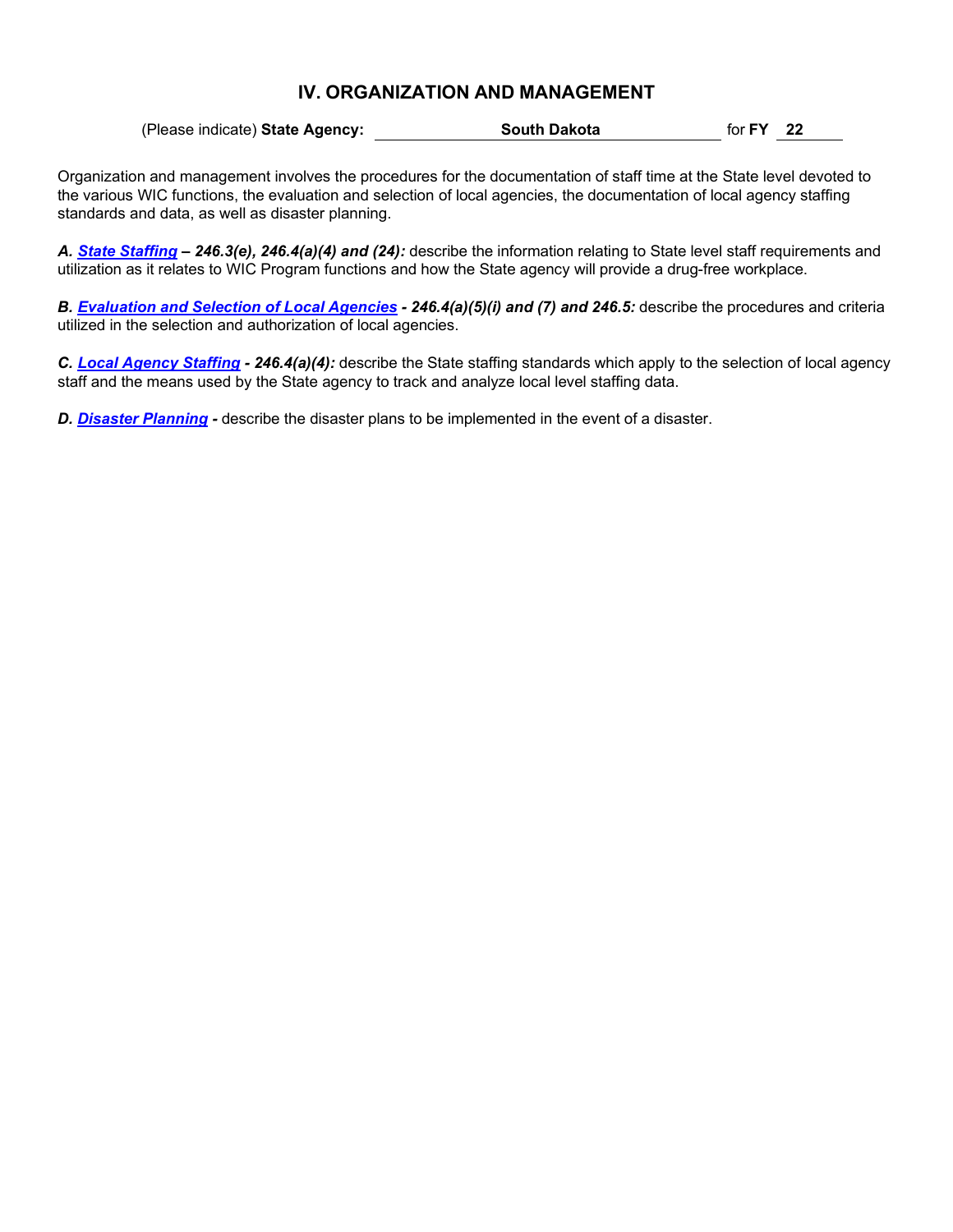# <span id="page-1-0"></span>**A. State Staffing**

- **1. State Level Staff**
- a. Record below the current total full-time equivalent staff (FTEs) available for each position listed or attach **equivalent information in the section's Appendix noted here:** 8.26

| <b>Position</b>                                      | <b>FTE WIC</b> | <b>FTE WIC</b> | <b>Total FTE</b> |
|------------------------------------------------------|----------------|----------------|------------------|
| <b>Director</b>                                      |                |                |                  |
| <b>Assistant Director/Financial/Grant Specialist</b> |                |                |                  |
| <b>Nutritionist</b>                                  |                |                |                  |
| <b>Vendor Specialist</b>                             |                |                |                  |
| <b>Program Integrity Specialist</b>                  |                |                | 2                |
| <b>Breastfeeding Coordinator</b>                     |                |                |                  |
| (MIS/EBT) Specialist                                 |                |                |                  |
| <b>Quality Improvement Specialist</b>                |                |                |                  |
| <b>Financial Specialist - Fiscal Department</b>      |                |                | .4               |
| Intern                                               |                |                | 0                |
| Other (specify): Clerical Support State Office       |                |                | .04              |
| Other (specify): OCFS Administrator                  |                |                | $\cdot$          |
| Other (specify): MCH Epidemiologist                  |                |                | .02              |
| Other (Specify): Nutritionist Temporary              |                |                | .1               |

## **b. The State agency has a WIC organizational chart showing all positions, titles, and staff names.** ☒ Yes ☐ No

**If yes, please attach and/or reference the location of the State agency's WIC organization chart:** Please see Appendix B, C within Section 3 State Policy and Procedure IV Organization and Management

- c. If available, please attach and/or reference the location of the overall organizational chart that identifies the **WIC Program's relationship within the State Health Department or Indian Tribal Organization:** Appendix A within Section 3 State Policy/Procedure IV Organization and Management
- **d. The State agency has updated position descriptions for each of the above positions.**  $\boxtimes$  Yes  $\Box$  No

**If yes, please attach and/or reference the location of the position descriptions:** See Appendix J - Staffing and Organization Policy and Procedure

### **ADDITIONAL DETAIL: Organization & Management Appendix and/or Procedure Manual (citation):**

**2. Estimate below the average percent of State staff time devoted to fulfilling the following functions:**

| <b>Function</b>                                       | <b>Percent of Total Staff Time</b> |
|-------------------------------------------------------|------------------------------------|
| Certification, including nutrition risk determination |                                    |
| Breastfeeding training/promotion and support          | 6                                  |
| Nutrition education                                   | 8                                  |
| Monitoring of local agencies                          | 15                                 |
| Fiscal reporting                                      | 10                                 |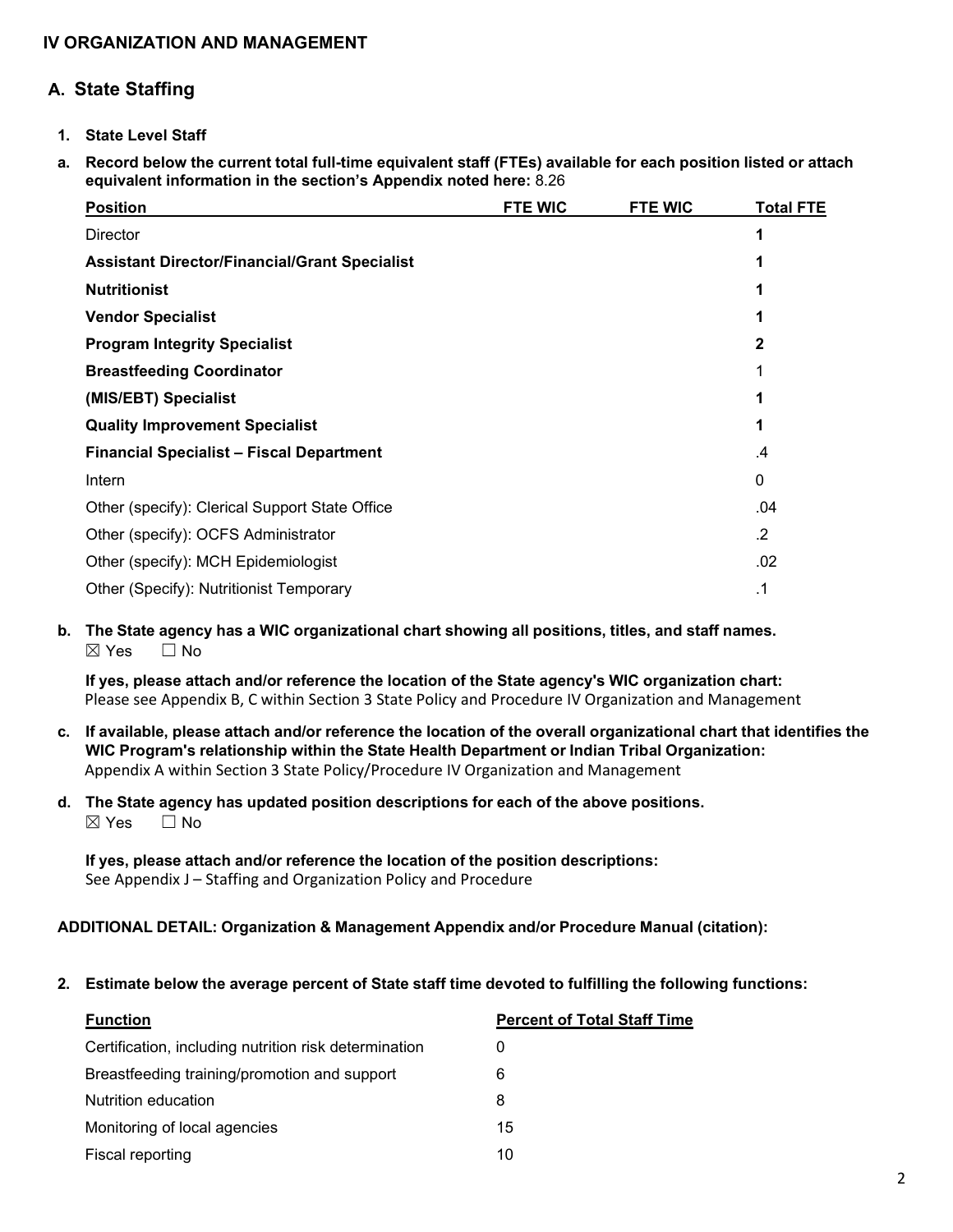| Food delivery system management                                                             | 15 |
|---------------------------------------------------------------------------------------------|----|
| Vendor management, including vendor training                                                | 15 |
| Staff training and continuing education                                                     | 15 |
| (MIS/EBT) system development and maintenance                                                | 15 |
|                                                                                             |    |
| Civil Rights                                                                                | 1  |
| Coordination with and referrals to other assistance<br>programs and social service agencies | 1  |
| Other (specify):                                                                            |    |
| Total                                                                                       |    |

# **ADDITIONAL DETAIL: Organization & Management Appendix and/or Procedure Manual (citation):**

- **3. Drug-Free Workplace**
- **a. The State agency has a plan that will enable them to achieve a drug-free workplace.**  $\boxtimes$  Yes  $\Box$  No
- b. Please attach and/or reference the location of a description of the State agency's plans to provide and **maintain a drug-free workplace in Appendix of this section.** 1.14 Smoke and Drug Free Workplace Section 3 IV Organization and Management

# **ADDITIONAL DETAIL: Organization & Management Appendix and/or Procedure Manual (citation):**

# <span id="page-2-0"></span>**B. Evaluation and Selection of Local Agencies**

- ☐ **Does not apply because the State agency has only one location (PROCEED TO NEXT SECTION)**
- **1. Local Agencies Authorized** 76 Number of local agencies authorized to provide WIC services last year

# **ADDITIONAL DETAIL: Organization & Management Appendix and/or Procedure Manual (citation):**

- **2. The State agency accepts applications from potential local agencies:**
	- ☐ Annually ☐ Biennially
	- $\boxtimes$  On an on-going basis  $\Box$  Other (specify)

# **ADDITIONAL DETAIL: Organization & Management Appendix and/or Procedure Manual (citation):**

- **3. Existing local agencies must reapply and compete with new applicant agencies for authorization:**
	- □ Annually □ Biennially
	- $\boxtimes$  Not applicable  $\Box$  Other (specify)

# **ADDITIONAL DETAIL: Organization & Management Appendix and/or Procedure Manual (citation):**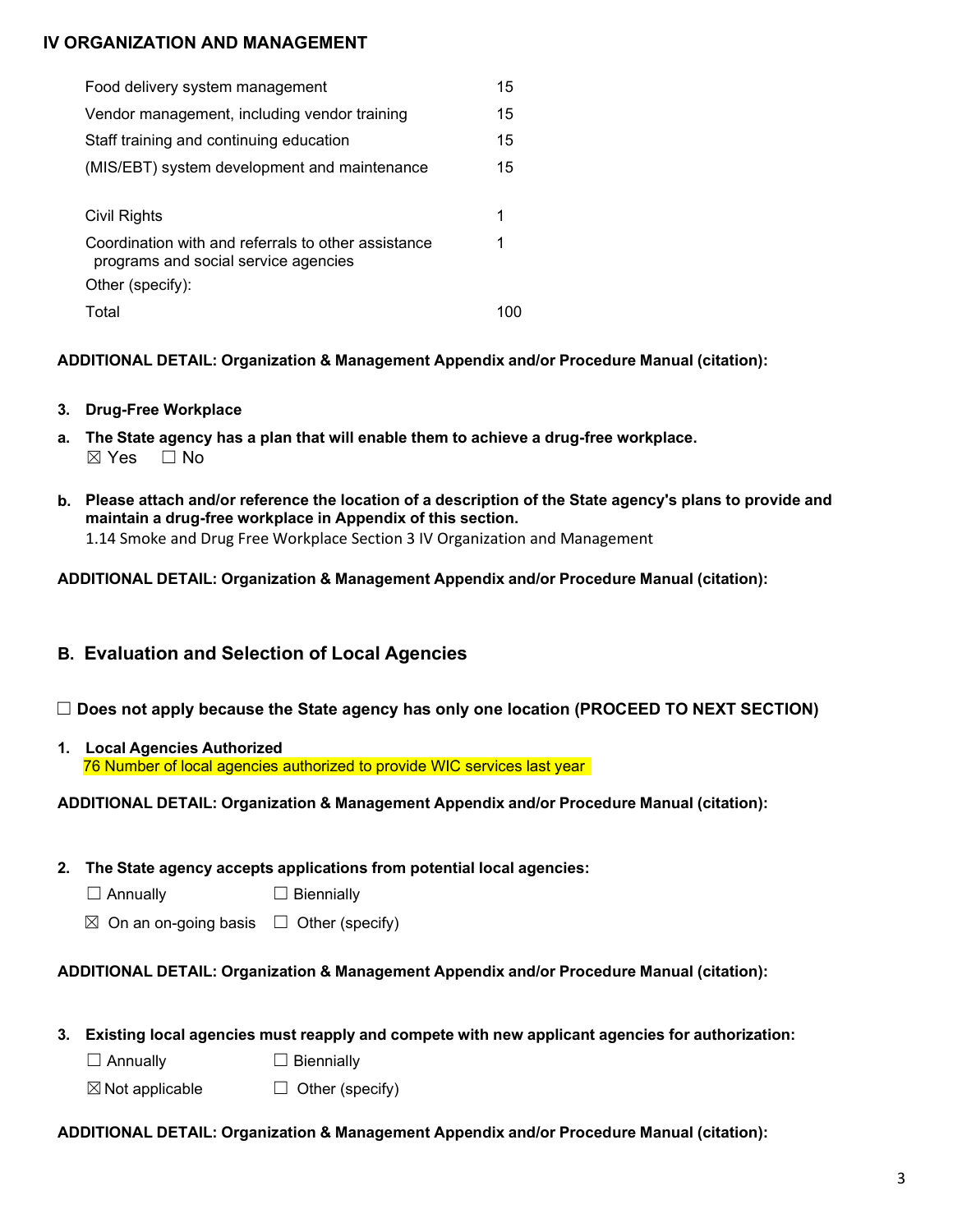- **4. Selection Criteria**
- a. The State agency uses the following criteria in selecting local agencies in new service areas and/or in **reviewing applications from existing service areas:**

| <b>New</b><br>Service<br><b>Areas</b> | <b>Existing</b><br><b>Service</b><br><b>Areas</b> |                                                                      |
|---------------------------------------|---------------------------------------------------|----------------------------------------------------------------------|
| $\boxtimes$                           | $\boxtimes$                                       | Coordination with other health care providers                        |
| ⊠                                     | ⊠                                                 | Projected cost of operations/ability to operate with available funds |
| ⊠                                     | ⊠                                                 | Location/participant accessibility                                   |
| ⊠                                     | ⊠                                                 | Financial integrity/solvency                                         |
| ⊠                                     | ⊠                                                 | Relative need in the area                                            |
| ⊠                                     | $\boxtimes$                                       | Range and quality of services                                        |
| ⊠                                     | ⊠                                                 | History of performance in other programs                             |
| ⊠                                     | $\boxtimes$                                       | Ability to serve projected caseload                                  |
| ⊠                                     | ⊠                                                 | Non-smoking facility                                                 |
| ⊠                                     | $\boxtimes$                                       | Americans with Disabilities Act (ADA) compliance                     |
|                                       |                                                   | Other (specify by typing into the cells below):                      |
|                                       | П                                                 |                                                                      |
|                                       |                                                   |                                                                      |

### **b. The State agency conducts studies (provide date of most recent study: 8/1/2020) of the cost-effectiveness of local agency operations that examine:**

- $\boxtimes$  Location and distribution of local agencies in proportion to participants/potential applicants
- $\boxtimes$  Clinic procedures to optimize participant access/service (Patient Flow Analysis, etc.)
- $\boxtimes$  Staff-to-participant ratios and related staffing analyses
- $\boxtimes$  Comparative analyses of local agency/clinic costs
- ☒ Other

### **ADDITIONAL DETAIL: Organization & Management Appendix and/or Procedure Manual (citation):**

The State Agency along with the Office of Child and Family Services reviews on a continuous basis the cost-effectiveness of local agency operations. This is done through various committees, Leadership Team, each time a person resigns a position and quarterly time study reviews are analyzed. In addition, at each ME time is analyzed against participation to assure staffing is adequate to serve the population. Analysis of staffing and effectiveness of the program is reviewed at each ME and monthly through the 798 reporting process and our 100% time study allocation process. Effective October 1, 2020, The Office of Child and Family Services contracted for a Project Manager to assist in a complete assessment of the Office of Child and Family Services operations. In May 2021, the assessment was completed and we are currently in the implementation phase of the project. We are working to reduce the number of nursing staff providing WIC services and have developed a new position for a public health assistant. Through attrition we will replace nursing staff with Dietitians, PHA's and Nutrition Educators. Ultimately reducing the cost for the delivery of WIC services in South Dakota. Anticipation for completion of the process is 3-5 years. As of July 24th, 2021, we have changed from 7 Regions to 4 Regions and have developed teams in each of the regions to include a Public Health Manager, Team Leads for Nursing, Dietitians and Billing and Operations. Since hiring the Teams we have already started to fill positions with Dietitians and have several open PHA positions.

The WIC Program is offered to all counties in the State. Each year we evaluate the need for services based on analysis of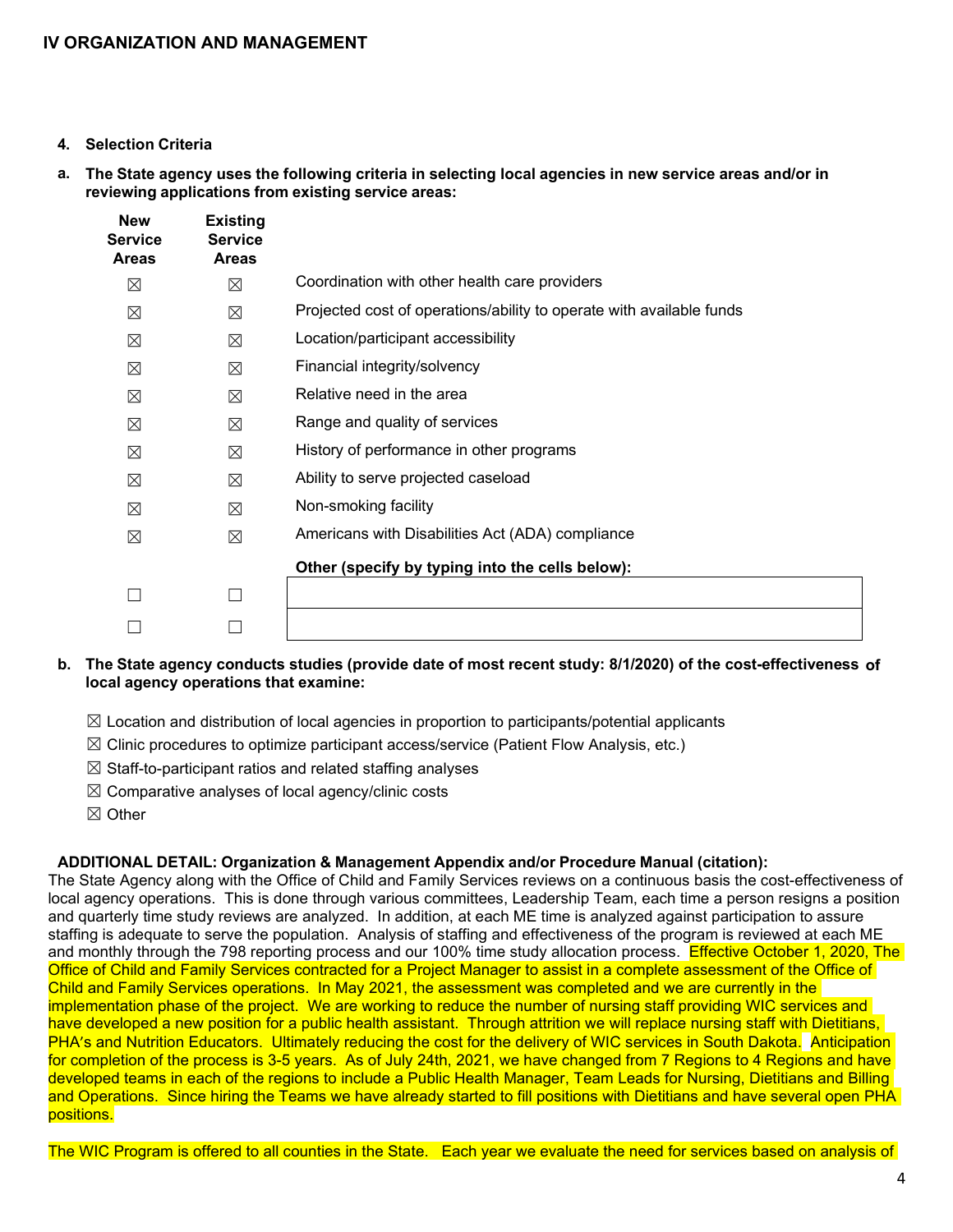#### income and needs for each county, See Affirmative Action Plan Appendix E - Section 3 -IV Organization and Management.

### History:

The expansion effort was directed to and Programs were implemented in those counties identified as most in need, the neediest one-third first. Each county now has a Program or is served by a neighboring county (three counties are served in this manner). In 1987 a WIC Program was started on the Pine Ridge Indian Reservation which made the state complete in serving WIC in SD in all counties. A unique arrangement was entered into through a joint agreement between the Oglala Sioux Tribe, Indian Health Service and the Department of Health, WIC Program whereby all parties have a role in providing WIC to the reservation. Other clinics throughout the state have similar arrangements.

All counties are currently serving priorities I through VI. Priorities may be limited throughout the year based on funding. Further outreach efforts will be directed to reach those individuals in all counties most at risk, specifically pregnant women and infants.

A marketing plan has been developed for marketing the Program and increasing clients' awareness of the Program (e.g., local newspapers free to the public radio announcements and/or public service announcements). This is described under Program Availability. A needs assessment may be done to identify more than one agency in counties specifically where distances to travel to the Local Agency is a hindrance to several clients.

Since WIC has been implemented statewide, operations will be expanded in the neediest one-third to one half of the state according to the following:

Local Agencies with a minimum caseload of 100 in the top one-third to one-half of the Affirmative Action Plan will be assessed for expansion of outlying clinic sites, according to the potential eligible not being served and distance to travel/proximity of participants to the clinic site.

Documentation will be kept as to the reason an area of lower priority was chosen.

Selection of Local Agencies - The State Agency shall consider the following priority system which is based on the relative availability of health and administrative services, in the selection of local agencies:

a. First consideration shall be given to a public or a private nonprofit health agency that will provide ongoing, routine pediatric and obstetric care and administrative services.

b. Second consideration shall be given to a public or a private nonprofit health or human service agency that will enter into a written agreement with other agency for either ongoing or routine pediatric and obstetric care or administrative services. c. Third consideration shall be given to a public or private nonprofit health agency that will enter into a written agreement with private physicians, licensed by the State, in order to provide ongoing, routine pediatric and obstetric care to a specific category of participants (women, infants, or children).

d. Fourth consideration shall be given to a public or private nonprofit human service agency that will enter into a written agreement with private physicians, licensed by the State, to provide ongoing, routine pediatric and obstetric care. e. Fifth consideration shall be given to a public or private nonprofit health or human service agency that will provide ongoing, routine pediatric and obstetric care through referral to a health provider.

Refer to State Plan Policy/Procedure – Chapter 1 – 1.06, 1.06A and 1.06B

### **5. The State agency enters into a formal written agreement or contract with each local agency.**

 $\boxtimes$  Yes (state duration): June 1 through May 30 Annually  $\Box$  No

### **ADDITIONAL DETAIL: Organization & Management Appendix and/or Procedure Manual (citation):**

Refer to WIC Manual Chapter I Administration; 1.04 Office of Child and Family Services – these formal written agreements are for our County Clerical positions mostly. We do have agreements with Public Health Alliance Sites for public health services which includes WIC.

#### **6. The State agency has established statewide fair hearing procedures for local agency appeals.**

 $\boxtimes$  Yes, attach local agency fair hearing procedures or specify the location in the Procedure Manual and reference below:

☐ No

 $\Box$  Not Applicable

#### **ADDITIONAL DETAIL: Organization & Management Appendix and/or Procedure Manual (citation):**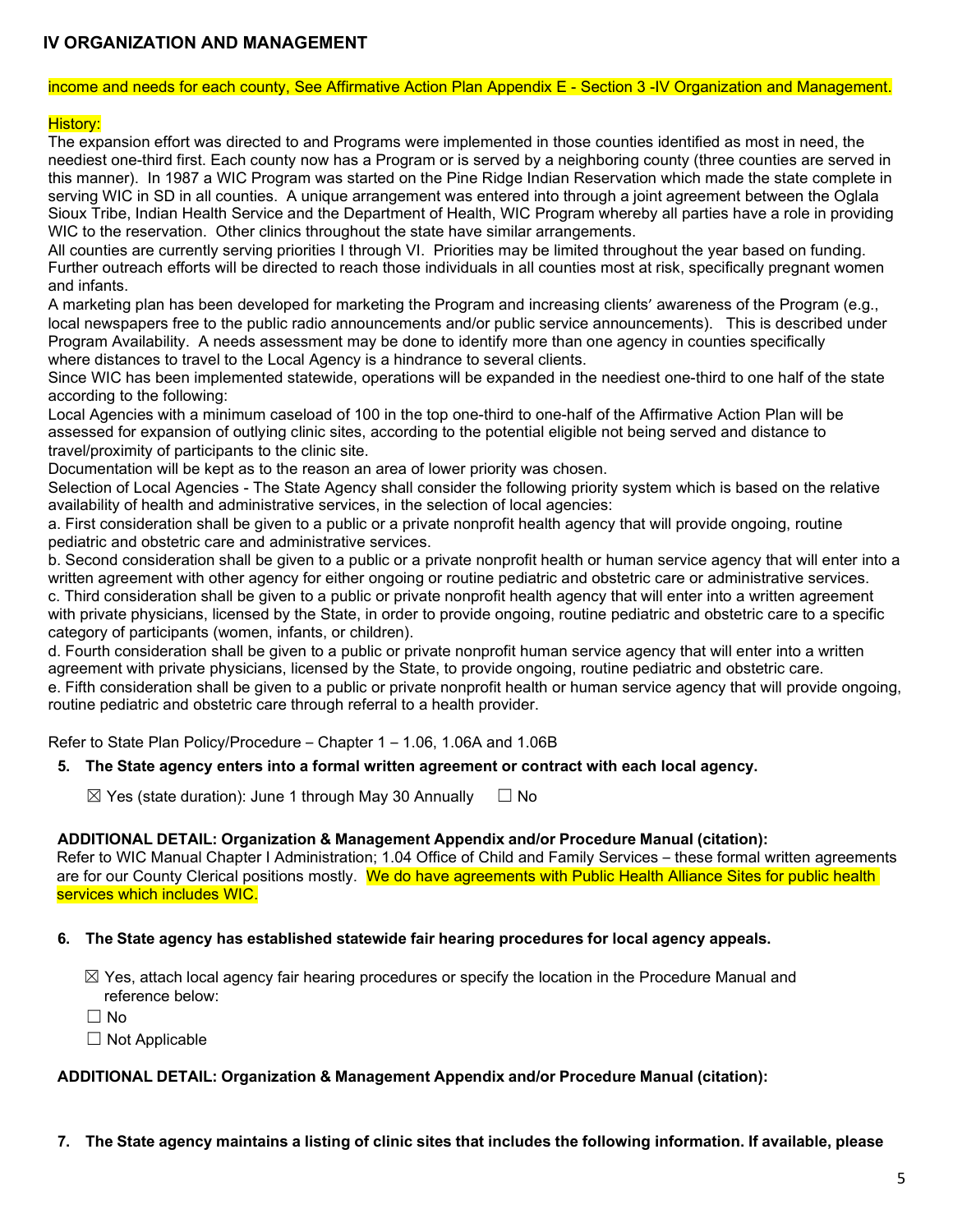**attach and/or reference the location of the listing:**

### **Appendix D – Local Agency Directory - Section 3 Organization and Management**

- $\boxtimes$  Location
- $\boxtimes$  Type of site (e.g., hospital, health department, community action program)
- ☐ Service area
- $\boxtimes$  Hours of operation
- $\boxtimes$  Days of operation
- $\Box$  Health services provided on-site
- $\Box$  Social services provided on-site
- □ Participation
- $\Box$  Other (specify):

**ADDITIONAL DETAIL: Organization & Management Appendix and/or Procedure Manual (citation):**

#### **Please refer to www.sd.wic.org**

- <span id="page-5-0"></span>**C. Local Agency Staffing**
- ☐ **Does not apply because the State agency has only one location. (PROCEED TO NEXT SECTION)**
- **1. Staffing Standards**
- **a. The State agency prescribes local agency staffing standards that include:**
	- ☐ Credentials
	- $\boxtimes$  Staff levels
		- $\boxtimes$  Staff-to-participant ratio standards
		- $\boxtimes$  Time spent on WIC functions
		- $\Box$  Other (specify):
	- ☒ Functions of CPAs
	- $\boxtimes$  Paraprofessional requirements
	- $\boxtimes$  Separation of duties to ensure no conflicts of interest
	- $\Box$  Other (specify):
	- $\Box$  Not applicable
- b. The State agency has a plan for ensuring that local agency credentials are in line with the Nutrition Services **Standards.**
	- $\boxtimes$  Yes  $\Box$  No
- c. The State agency maintains copies of local agency CPA position descriptions, classified in terms of Nutrition **Services Standards, i.e., federal requirements, recommended criteria, best practices.**  $\boxtimes$  Yes  $\Box$  No
- **d. Local agencies follow staffing standards established by unions or local governmental authorities.**  $\square$  Yes  $\square$  No

**If yes, how many of the total local agencies are currently authorized by unions or local governmental authorities?**

**ADDITIONAL DETAIL: Organization & Management Appendix and/or Procedure Manual (citation):**

**2. Local Level Staffing Data**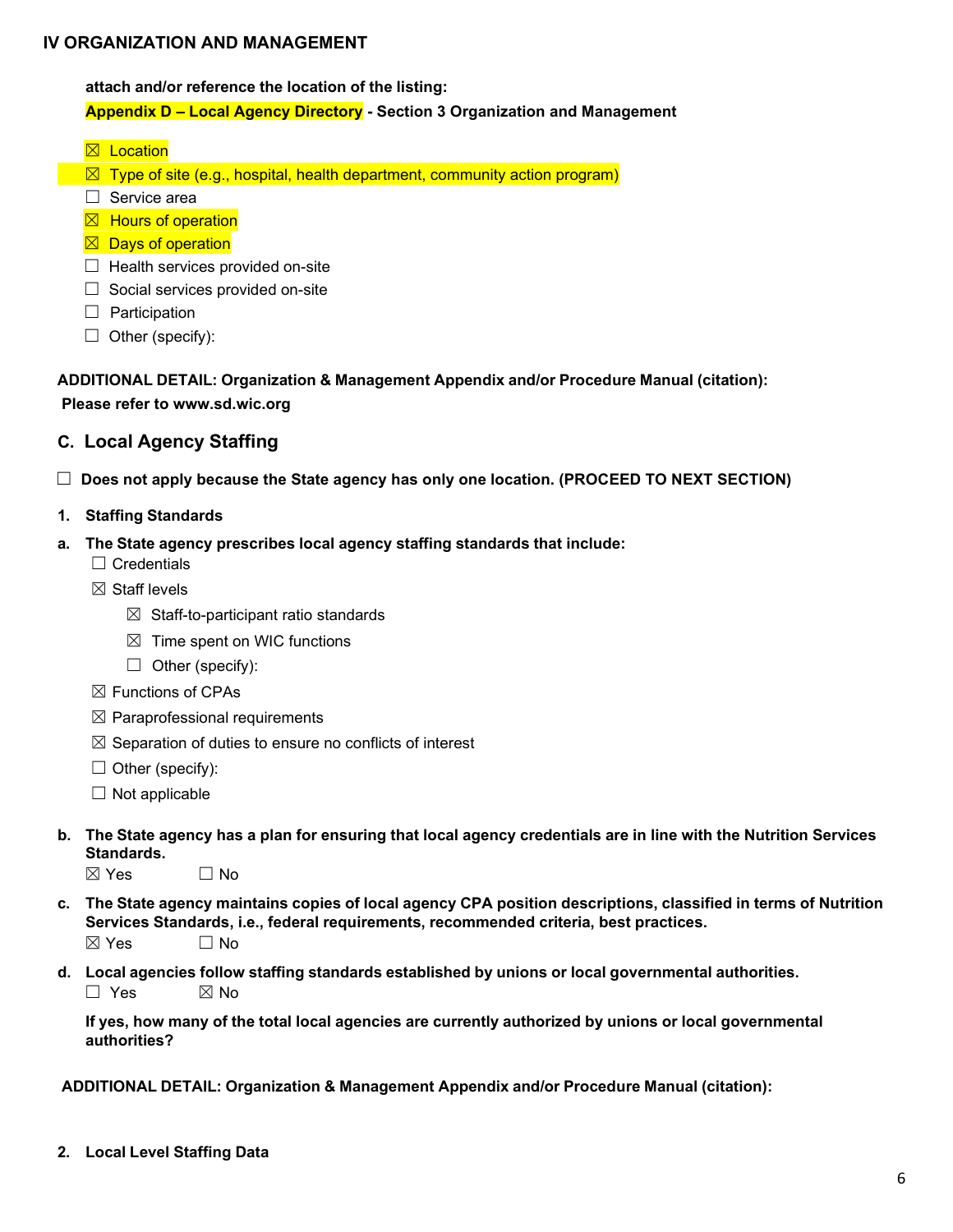- **a. The State agency gathers and analyzes data to determine staff-to-participant ratios (check all that apply):**
	- $\boxtimes$  For each clinic/local agency  $\boxtimes$  By function
	- $\boxtimes$  At regular intervals  $\boxtimes$  Program management
	- $\boxtimes$  Monthly  $\Box$  Food delivery
	- **⊠** Quarterly **Department Control Department Control** Certification
	- $\boxtimes$  Annually  $\boxtimes$  Nutrition education
	- $\boxtimes$  Breastfeeding promotion and support
	- $\Box$  Other (specify):
	- $\Box$  Other (specify):
- **b. Results of analyses are reported back to local agencies.**
	- ☐ No
	- $\boxtimes$  Yes, in a single report comparing all local agencies
	- $\boxtimes$  Yes, in a local agency-specific report (no comparative data)

#### **ADDITIONAL DETAIL: Organization & Management Appendix and/or Procedure Manual (citation):**

We are now utilizing Tableau to provide data back to the Local Agencies in a dashboard format. We are working to develop data related to redemption and certification process in the next year. Current dashboard data is available at:  **<https://sdwic.org/kb/data-center/>Password: WICsd1978!**

- **3. Local Agency Breastfeeding Staffing Requirement**
- **a. Number of local agencies with a designated a staff person to coordinate breastfeeding promotion and support activities. 76**
- **b. The State agency maintains approved copies of local agency Breastfeeding Coordinator and Peer Counselor position descriptions as outlined in the WIC Breastfeeding Support.**

 $\boxtimes$  Yes  $\qquad \Box$  No

**c. Number of local agencies with breastfeeding peer counselors. 76**

## <span id="page-6-0"></span>**D. Disaster Plan**

**1. State agency has developed a WIC disaster plan.**

 $\boxtimes$  Yes  $\Box$  No

- **2. The WIC disaster plan is part of a broader Health Department or other State agency disaster plan. Department of Health Disaster Plan, Refer to WIC Manual Chapter I Administration 1.18**
- **3. The State agency shares the disaster plan with its local agencies and clinics?**

 $\boxtimes$  Yes  $\Box$  No